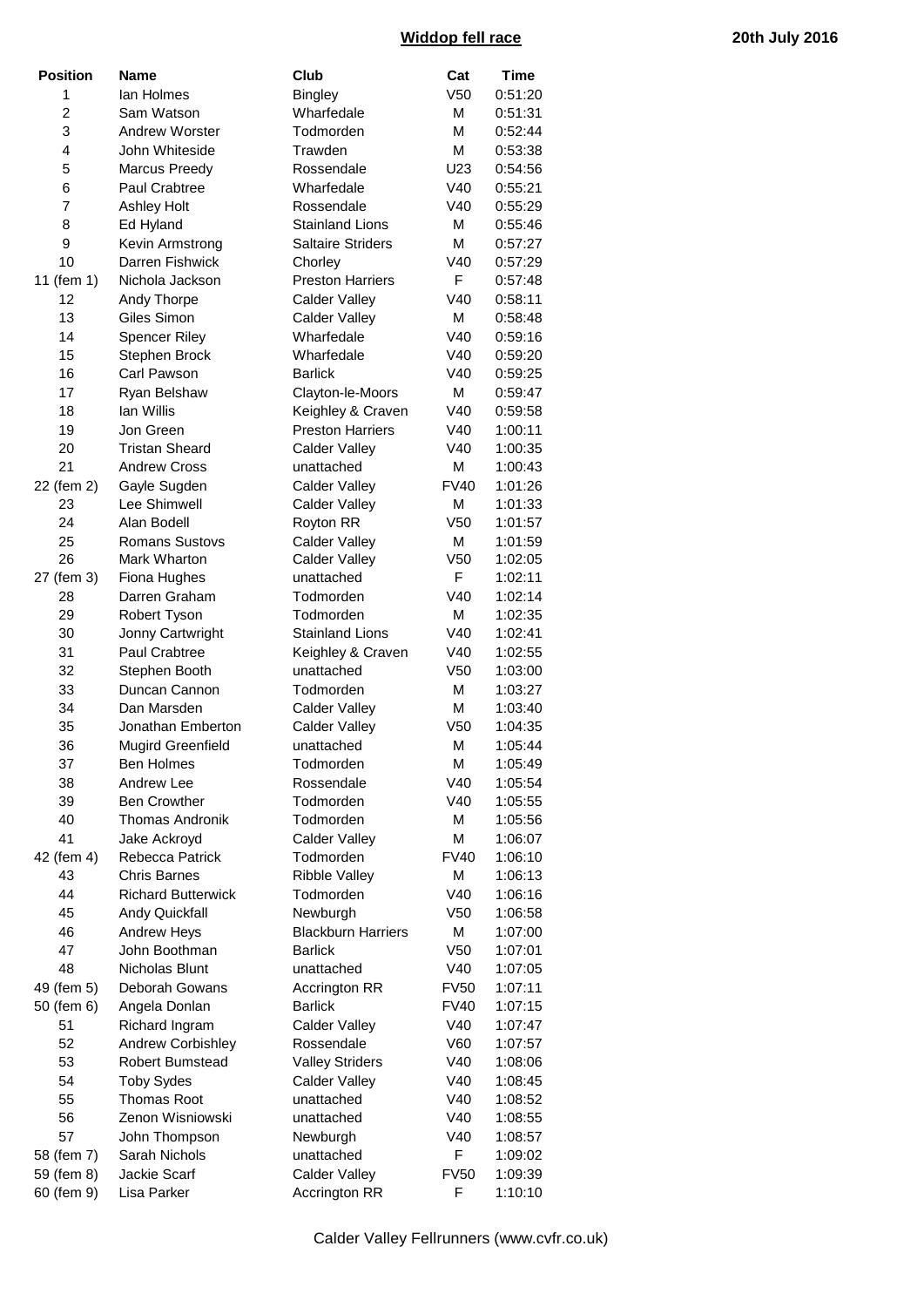## **Widdop fell race 20th July 2016**

| 61                 | Jeffrey Pickup               | Clayton-le-Moors          | V60             | 1:10:20       |
|--------------------|------------------------------|---------------------------|-----------------|---------------|
| 62                 | Dave Collins                 | Todmorden                 | V60             | 1:10:31       |
| 63                 | Leon Severn                  | <b>Stainland Lions</b>    | M               | 1:11:04       |
| 64                 | <b>Tony Shepherd</b>         | Wharfedale                | V <sub>50</sub> | 1:11:11       |
| 65                 | Eilenn Whittaker             | <b>Barlick</b>            | V <sub>50</sub> | 1:11:14       |
| 66                 | Dick Spendlove               | <b>Calder Valley</b>      | V70             | 1:11:23       |
| 67                 | Dale Grimshaw                | Trawden                   | M               | 1:11:47       |
| 68 (fem 10)        | <b>Molly Heitz</b>           | <b>Calder Valley</b>      | <b>FV40</b>     | 1:12:23       |
| 69                 | <b>Mark Storey</b>           | Trawden                   | V40             | 1:13:43       |
| 70                 | <b>Clive Greatorex</b>       | Todmorden                 | V <sub>50</sub> | 1:14:01       |
| 71                 | <b>Blair Garrett</b>         | <b>Calder Valley</b>      | M               | 1:14:29       |
| 72                 | James Cooke                  | <b>Calder Valley</b>      | M               | 1:14:43       |
| 73                 | Stephen White                | Trawden                   | V60             | 1:15:18       |
| 74                 | Robert Halstead              | Todmorden                 | V <sub>50</sub> | 1:15:20       |
| 75 (fem 11)        | Susie Pedder                 | Trawden                   | <b>FV40</b>     | 1:16:04       |
| 76 (fem 12)        | Elizabeth Sanderson          | Halifax                   | F               | 1:16:28       |
| 77                 | Michael Brennan              | unattached                | M               | 1:17:39       |
| 78                 | Peter Bolton                 | <b>Red Rose</b>           | V <sub>50</sub> | 1:17:45       |
| 79                 | Andrew Pigg                  | <b>Stadium Runners</b>    | V <sub>50</sub> | 1:18:30       |
| 80                 | <b>Stephen Targett</b>       | unattached                | V40             | 1:18:32       |
| 81                 | Graham Dhan                  | unattached                | V40             | 1:18:38       |
| 82 (fem 13)        | Gloria Ayuso                 | <b>Calder Valley</b>      | <b>FV40</b>     | 1:18:52       |
| 83 (fem 14)        | Rachel Johnston              | <b>Calder Valley</b>      | <b>FV50</b>     | 1:19:40       |
| 84 (fem 15)        | Jane Leonard                 | Todmorden                 | <b>FV50</b>     | 1:19:48       |
| 85                 | <b>Philip Gillespie</b>      | unattached                | M               | 1:20:16       |
| 86 (fem 16)        | Stella Christanthou          | <b>Calder Valley</b>      | <b>FV40</b>     | 1:20:24       |
| 87                 | Dave Culpan                  | <b>Calder Valley</b>      | V <sub>50</sub> | 1:20:27       |
| 88                 | <b>Steven Melling</b>        | Rossendale                | V60             | 1:20:52       |
| 89 (fem 17)        | Aileen Baldwin               | <b>Stainland Lions</b>    | <b>FV60</b>     | 1:21:05       |
| 90                 | Martin O'Brien               | <b>Stainland Lions</b>    | V <sub>50</sub> | 1:21:18       |
| 91                 | Wayne McIntosh               | Trawden                   | M               | 1:21:28       |
| 92 (fem 18)        | Anne Milner                  | Wharfedale                | <b>FV50</b>     | 1:22:36       |
| 93 (fem 19)        | Gill Dickson                 | <b>Calder Valley</b>      | <b>FV40</b>     | 1:23:52       |
| 94                 | Arkadiusz Jurkiewicz         | unattached                | M               | 1:24:01       |
| 95                 | <b>Frederick Getz</b>        | unattached                | V <sub>50</sub> | 1:25:34       |
| 96                 | Graham Breeze                | Wharfedale                | V70             | 1:25:45       |
| 97 (fem 20)        | Helen Flage                  | <b>Calder Valley</b>      | <b>FV40</b>     | 1:25:53       |
|                    | 98 (fem 21) Jocasta Fletcher | <b>Calder Valley</b>      | <b>FV40</b>     | 1:26:29       |
| 99                 | <b>Robert Foulke</b>         | unattached                | V40             | 1:28:22       |
| 100                | David Crewe                  | Royton RR                 | M               | 1:28:51       |
| 101                | <b>Bill Hunter</b>           | <b>Holmfirth Harriers</b> | V60             | 1:30:38       |
| 102                | Henryk Getz                  | unattached                | V60             | 1:31:47       |
| 103                | Roy Lunt                     | <b>Stainland Lions</b>    | V40             | 1:32:30       |
| 104 (fem 22)       | Kate Pope                    | Calder Valley             | <b>FV40</b>     | 1:32:48       |
| 105 (fem 23)       | <b>Hilary Farren</b>         | Rossendale                | <b>FV50</b>     | 1:33:54       |
| 106                | Colin Gilmour                | unattached                | V <sub>50</sub> | 1:35:42       |
| 107                | Michael Frost                | Clayton-le-Moors          | V60             | 1:38:13       |
| 108 (fem 24)       | Adrienne Olszewska           | Clayton-le-Moors          | <b>FV40</b>     | 1:39:21       |
| 109 (fem 25)       | Joanne Wain                  | <b>Calder Valley</b>      | <b>FV40</b>     | 1:39:53       |
| 110                | <b>Robert Hirst</b>          | Clayton-le-Moors          | V60             | 1:41:19       |
| 111 (fem 26)       | <b>Tamsin Cooke</b>          | <b>Calder Valley</b>      | F               | 1:43:25       |
| 112 (fem 27)       | Ruth Thompson-Davies         | <b>Calder Valley</b>      | F               | 1:46:04       |
| 113                | George Arnold                | <b>Preston Harriers</b>   | V80             | 1:47:58       |
| 114                | David Danbury                | unattached                | V60             | 1:49:51       |
| <b>DNF</b>         | Darren Rushton               | Clayton-le-Moors          | V40             |               |
| <b>DNF</b>         | <b>Chris Burrell</b>         | Halifax                   | V <sub>50</sub> |               |
| <b>Men's Teams</b> |                              |                           |                 | <b>Points</b> |
| 1                  | Sam Watson                   | Wharfedale                | 2               | 22            |
|                    | Paul Crabtree                |                           | 6               |               |